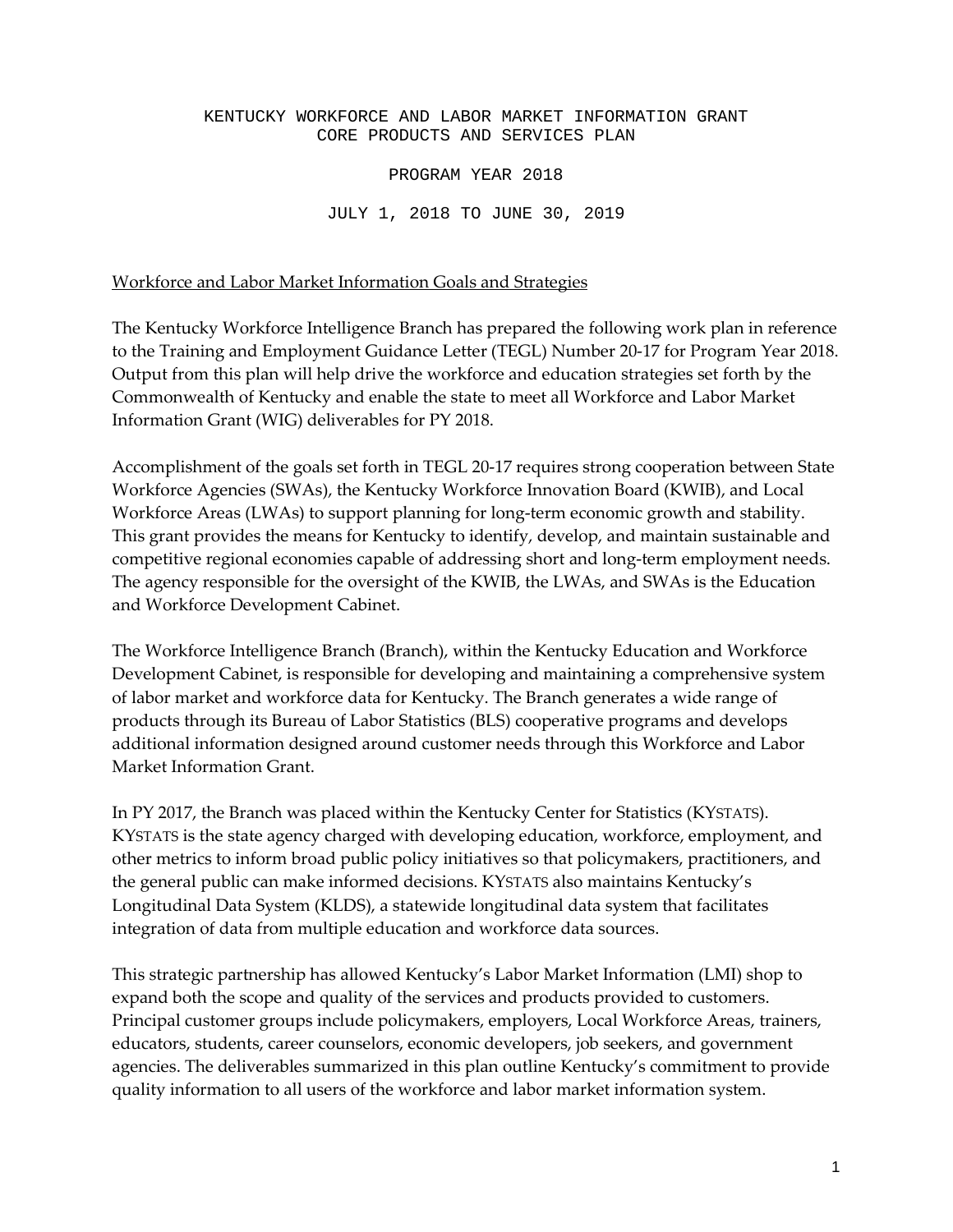Informational products and services are delivered to customers primarily through Kentucky's LMI website. In PY 2017, Kentucky overhauled its existing site to create a new, more dynamic and user-friendly platform, one integrated with the existing KYSTATS website, and based upon customer needs. Kentucky met with stakeholders and data users to identify data needs and guide the development of this new site. The transition to the new LMI website was completed in early PY 2017 and KYSTATS continues to meet with stakeholders and data users to elicit feedback and refine the site to best meet customer needs.

In addition to the website, workforce and labor market information is distributed via printed publications, correspondence, and personal interaction. The Branch is a consistent provider of workforce information, economic analysis, and other relevant tools that empower employers, students, job seekers, workers, educators, and policymakers in decision making and planning. The alignment between KYSTATS and the Branch has allowed Kentucky's LMI shop to expand upon the products and services provided. As with the new website design, Kentucky consults with various groups to collect feedback on existing products and to determine customer needs for additional ones.

In PY 2017, Kentucky established a communications plan with the Local Workforce Areas and expanded outreach with a "product push" to more effectively market the LMI data and products available. This enhanced communication with the Local Workforce Areas will continue in PY 2018 and drive development of new reports and products for this key user group.

Frequent communication between KYSTATS and other user groups will enable the Branch to provide the economic and education data and analysis needed by customers and policymakers. This information is vital as Kentucky creates and develops economic growth strategies, and as the state supports WIOA.

This PY 2018 Workforce and Labor Market Information Grant plan depicts a workforce and labor market information system consisting of strategic partnerships that meet the ever growing and changing demands of all customer groups. It also addresses the power of information technology and dissemination of data in a discerning manner.

#### Statement of Work Deliverables

1. Workforce Information Database (WID)

In PY 2017, Kentucky completed the transition of its existing Workforce Information Database (WID) from a private vendor to KYSTATS. During the upcoming program year, Kentucky will continue to populate, maintain, and update all of the designated core tables in the WID with state and local data. Kentucky will work with information technology staff to streamline the process of uploading data, and train additional staff in the administration of the database.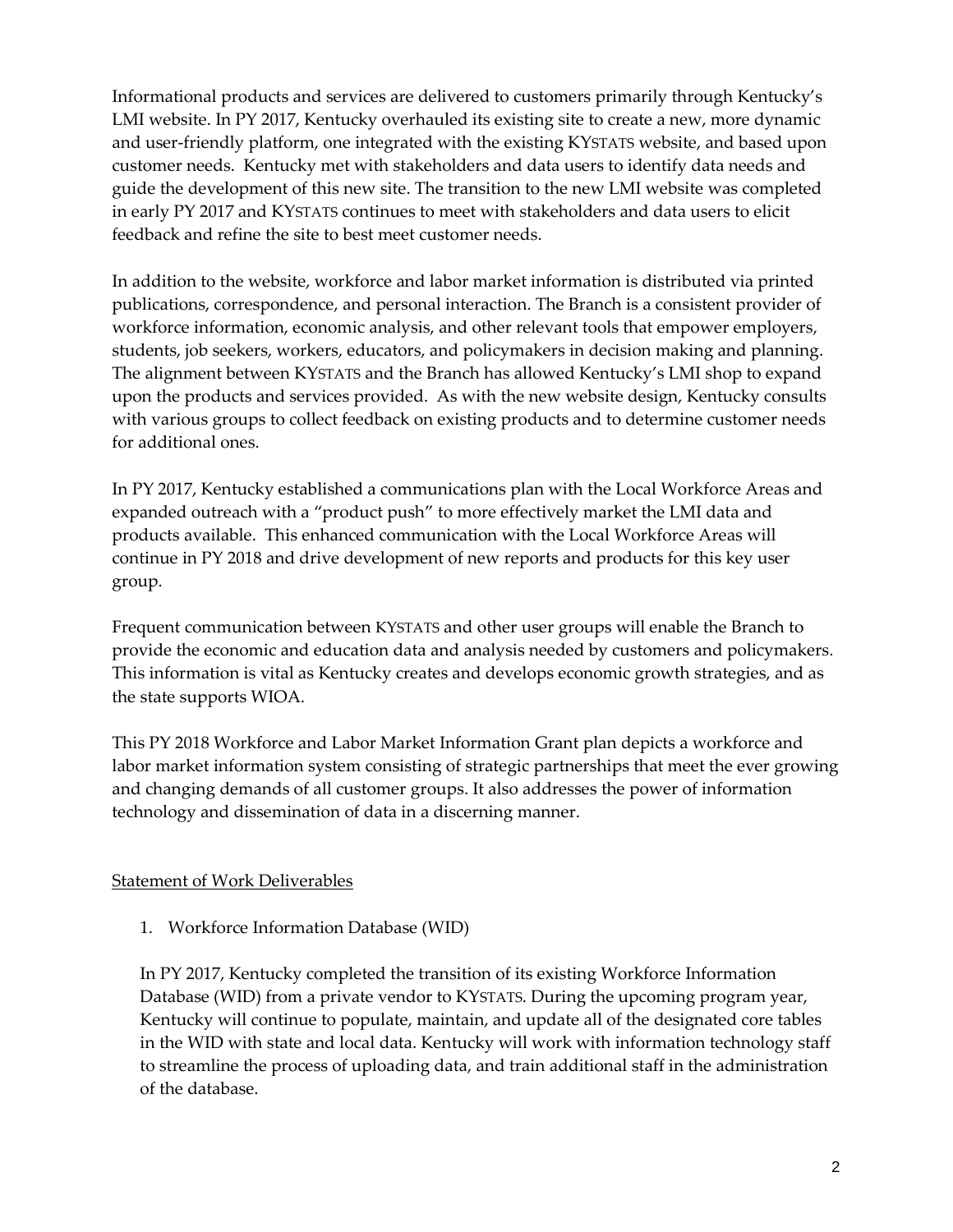Kentucky will continue using the Infogroup, Inc., Employer Database (EMPDB) to provide customers with employer information in PY 2018. All Infogroup Employer Database updates will be incorporated into Kentucky's WID and the data from the EMPDB table will be made available to the public via the Find Employers tool on Kentucky's new LMI site.

Kentucky is currently maintaining the most recent version of the database, WID 2.7. In PY 2018, Kentucky will implement any updates that are released to the database structure.

| Task                                                                                                                     | <b>Task Focus</b>                 | <b>Milestones</b> | Principal Customers                                                                                                                                                 |
|--------------------------------------------------------------------------------------------------------------------------|-----------------------------------|-------------------|---------------------------------------------------------------------------------------------------------------------------------------------------------------------|
| Perform routine updates of core<br>tables, including current cycle<br>projections data                                   | Data update                       | Ongoing           | Local Workforce Area boards,<br>employers, educators, students, career<br>counselors, economic developers,<br>policymakers, job seekers, and<br>government agencies |
| Incorporate Infogroup Employer<br>Database (EMPDB) updates into the<br>WID semi-annually                                 | Data update                       | As available      | Same                                                                                                                                                                |
| Maintain employer search module<br>on KYLMI webpage on KYSTATS<br>website                                                | Data update                       | As available      | Same                                                                                                                                                                |
| Streamline processing of data<br>uploads and revisions and expand<br>staff training on WID requirements<br>and processes | Capacity<br>building/<br>Training | Ongoing           | <b>LMI</b> Staff                                                                                                                                                    |
| <b>Estimated Cost</b>                                                                                                    |                                   |                   | \$116,706                                                                                                                                                           |

The tasks to meet this objective are:

### 2. State and local industry and occupational employment projections

During PY 2017, Kentucky implemented the new BLS separations methodology to produce statewide, long-term industry and occupational projections for the period 2016-2026. During the first week of PY 2018, Kentucky will validate and compare these estimates with other states' estimates. Once the comparison process is complete, Kentucky will publish its projections to the Projections Central Website. Kentucky will then incorporate these final estimates into updated Career Profiles and produce and publish the Kentucky Occupational Outlook to 2026.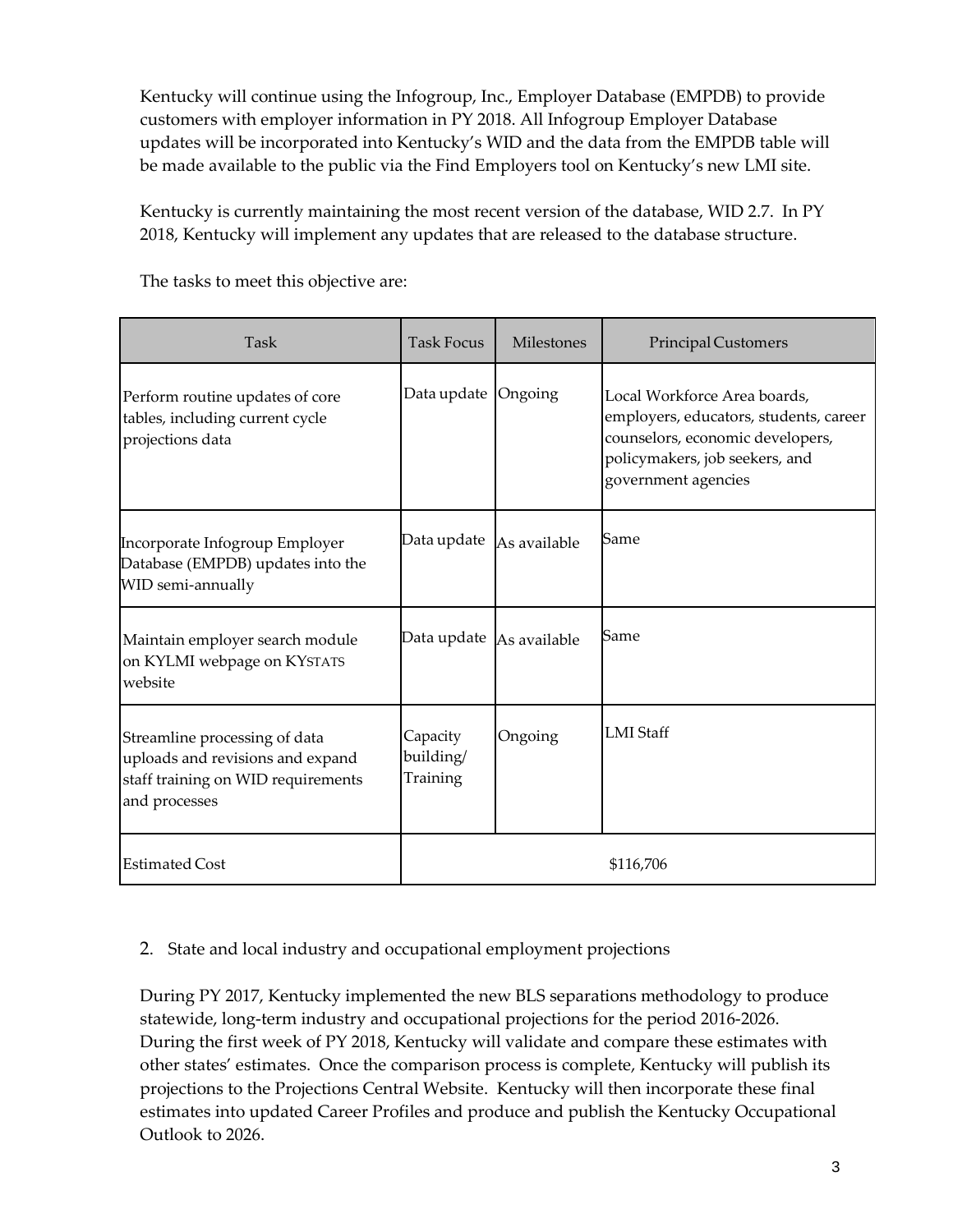In PY 2018, Kentucky will also produce sub-state, long-term occupational projections for the period 2016-2026. In addition, Kentucky will produce statewide, short-term projections to 2020, using 2018 as a base year, and submit these projections to the Projections Managing Partnership (PMP).

Current projections cycle data will be made available on the KY LMI webpage and incorporated into the WID.

Kentucky will continue to explore possible methods to produce five year projections.

| <b>Task</b>                                                                                                                                                                         | Task Focus                   | Milestones                                   | <b>Principal Customers</b>                                                                                                                                             |
|-------------------------------------------------------------------------------------------------------------------------------------------------------------------------------------|------------------------------|----------------------------------------------|------------------------------------------------------------------------------------------------------------------------------------------------------------------------|
| Perform state comparison and<br>publish statewide, long term<br>projections (2016-2026) to the PMP<br>website                                                                       | Data Quality/<br>Data Update | July 6, 2018                                 | Local Workforce Area boards,<br>employers, educators, students,<br>career counselors, economic<br>developers, policymakers, job<br>seekers, and government<br>agencies |
| Utilize finalized statewide, long-term<br>projections to produce the Kentucky<br>Occupational Outlook to 2026                                                                       | Data Delivery                | August<br>2018                               | Same                                                                                                                                                                   |
| Update NAICS time-series to include<br>2017 employment data                                                                                                                         | Data Update                  | December<br>2018                             | Same                                                                                                                                                                   |
| Develop statewide, short-term<br>projections (2018-2020) using 2018<br>as base year                                                                                                 | Data Update                  | March 2019                                   | Same                                                                                                                                                                   |
| Develop sub-state, long-term<br>occupational and industry<br>projections using Projections Suite<br>and implementing the new BLS<br>methodology, and submit estimates<br>to the PMP | Data Update                  | <b>July 2019</b>                             | Same                                                                                                                                                                   |
| Populate WID with current cycle<br>projections data and publish estimates<br>on labor market information webpage                                                                    | Data Delivery                | As new<br>projections<br>pecome<br>available | Same                                                                                                                                                                   |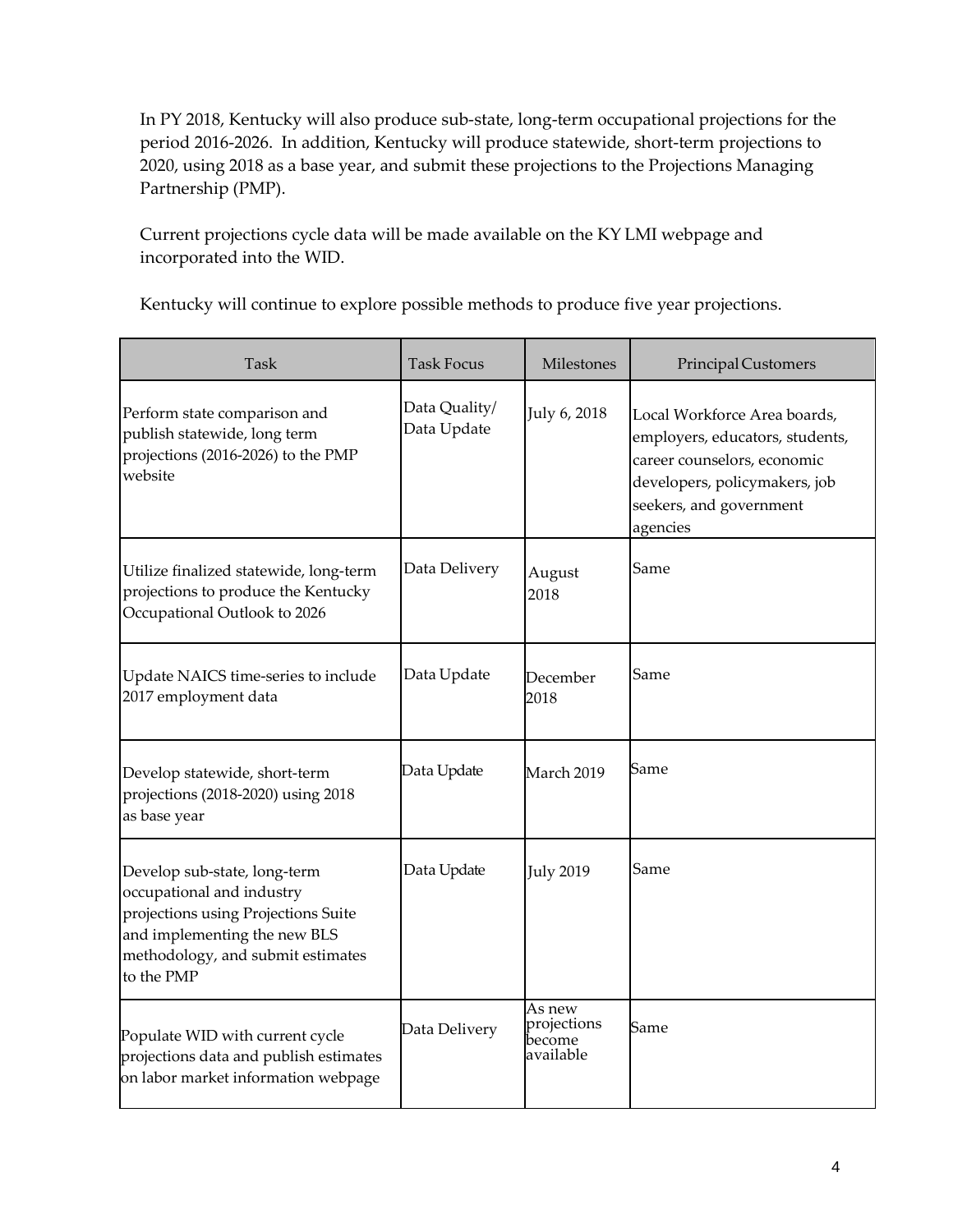| Task                                                                                                                                                | Task Focus             | <b>Milestones</b> | Principal Customers |
|-----------------------------------------------------------------------------------------------------------------------------------------------------|------------------------|-------------------|---------------------|
| Continue to explore methods in<br>Projections Suite (and alternate models)<br>to produce five year projections at the<br>state and sub-state levels | Product<br>Development | Ongoing           | <b>LMI</b> Staff    |
| <b>Estimated Cost</b>                                                                                                                               |                        |                   | \$82,667            |

#### 3. Employee development and LMI training for service delivery

Kentucky will continue providing LMI training for State Workforce Agency personnel, local workforce development area professionals and board members, and job center staff.

In PY 2017, the Kentucky LMI shop participated in the KYSTATS Annual Data Conference, a two-day conference in which a variety of workforce and educational data and information was presented. In PY 2018, Kentucky has planned a series of "mini-conferences" to be held throughout the state. This conference series is designed to provide education and training on the labor market, workforce, and education products and services available through KYSTATS to State Workforce Agency personnel, local workforce development area professionals and board members, and job center staff. Other target audience groups for this series include education and workforce practitioners and policymakers as well as key economic development partners and stakeholders.

In addition, the Branch will continue to consult with state and Local Workforce Area professionals and confer with other organizations involved in policy making regarding workforce information issues and customer needs. Stakeholder meetings and focus groups will allow Kentucky to garner feedback from customers on a continual basis. Kentucky will utilize this feedback to evaluate customer satisfaction with both existing and newly developed LMI products, and to drive new product development. This customer input will be essential for Kentucky to identify the information and analysis most useful for customers. Regular exchanges of ideas between users and suppliers of workforce information will also occur through meetings, demonstrations, focus groups, and conferences.

Throughout PY 2018, Kentucky will be proactive in its exchanges with Local Workforce Areas and other customer groups. Rather than waiting for customer requests for information, Kentucky will routinely push out new products as they become available. This "product push" will provide customers with much needed information, and also inform them of the wide range of data and analysis available from the LMI shop.

To further increase visibility, Kentucky will actively market its LMI products and services. Working in collaboration with KYSTATS' communications staff, Kentucky will issue press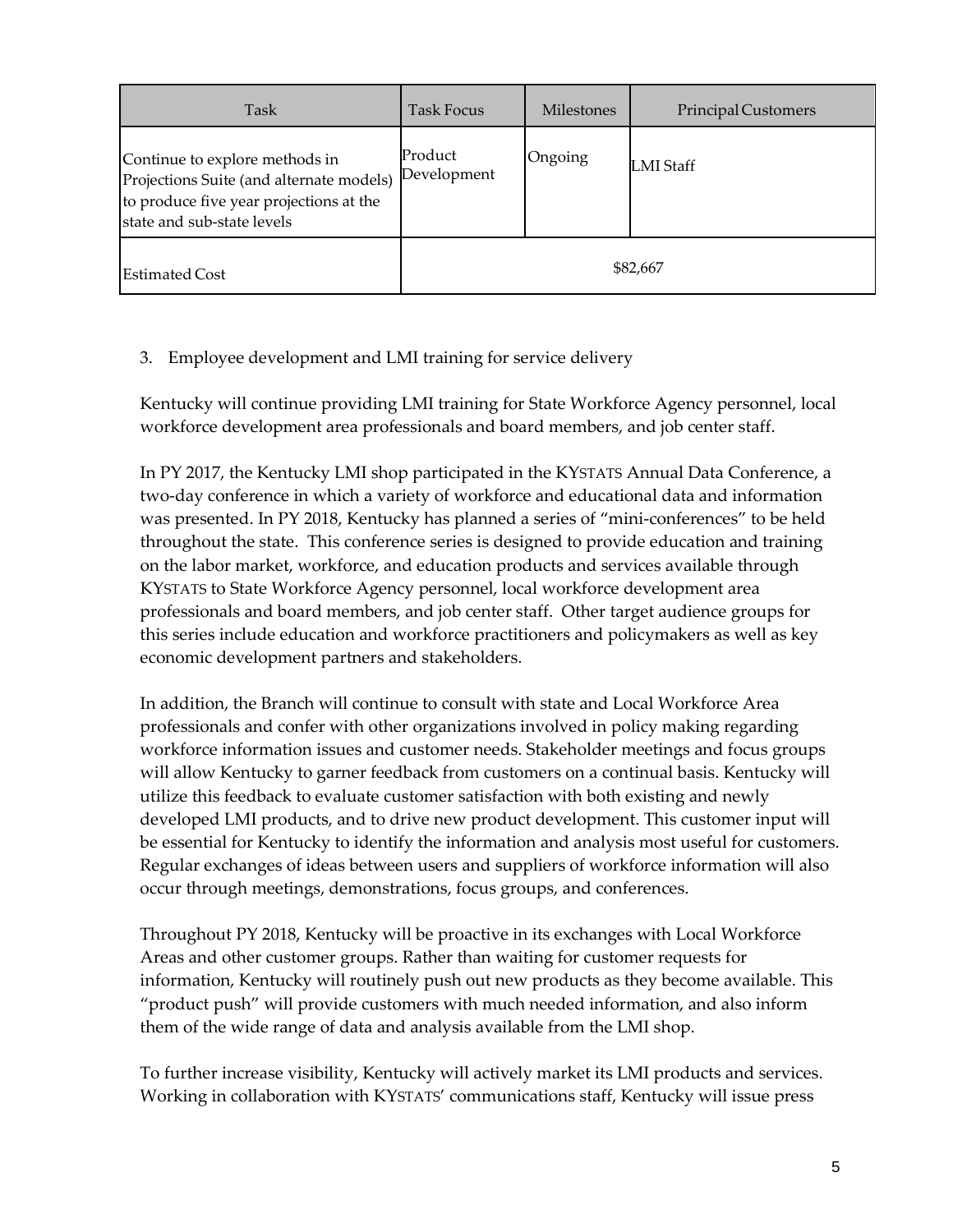releases, conduct presentations and workshops, and provide users with "one-pager" summaries of new LMI products and tools as they become available.

Internal staff development will also be a priority in PY 2018. In addition to attending the program specific technical trainings offered by the Bureau of Labor Statistics and the Projections Managing Partnership, Kentucky LMI staff will receive training on analytic and data visualization software (including Tableau and ArcGIS) to enhance LMI product design and delivery. Staff will also participate in state and national conferences and workshops to share best practices and learn from other workforce, education, and labor market information professionals.

In addition, Kentucky will develop detailed process documentation for existing and future staff. This documentation will be utilized in the training of new employees, as well as the cross-training of existing staff; and will ensure adherence to program methods and procedures, and continuity of service delivery to customers.

| Task                                                                                                                                                                                                                                                                 | <b>Task Focus</b>         | Milestones | <b>Principal Customers</b>                                                                                                                                             |
|----------------------------------------------------------------------------------------------------------------------------------------------------------------------------------------------------------------------------------------------------------------------|---------------------------|------------|------------------------------------------------------------------------------------------------------------------------------------------------------------------------|
| Provide education and training,<br>through conferences, presentations,<br>and workshops on LMI products and<br>services to state workforce agency<br>personnel, local workforce<br>development area professionals, job<br>center staff, and other key user<br>groups | Training/Outreach Ongoing |            | Local Workforce Area boards,<br>employers, educators, students,<br>career counselors, economic<br>developers, policymakers, job<br>seekers, and government<br>agencies |
| Continue consultation with Local<br>Workforce Areas and organizations<br>through meetings, focus groups, and<br>other methods to determine customer<br>needs                                                                                                         | Product<br>Development    | Ongoing    | Same                                                                                                                                                                   |
| Continue proactive marketing strategy<br>to increase visibility of LMI                                                                                                                                                                                               | Marketing                 | Ongoing    | Same                                                                                                                                                                   |
| Maintain "product push" to provide<br>customers with new products as they<br>become available                                                                                                                                                                        | Information<br>Delivery   | Ongoing    | Same                                                                                                                                                                   |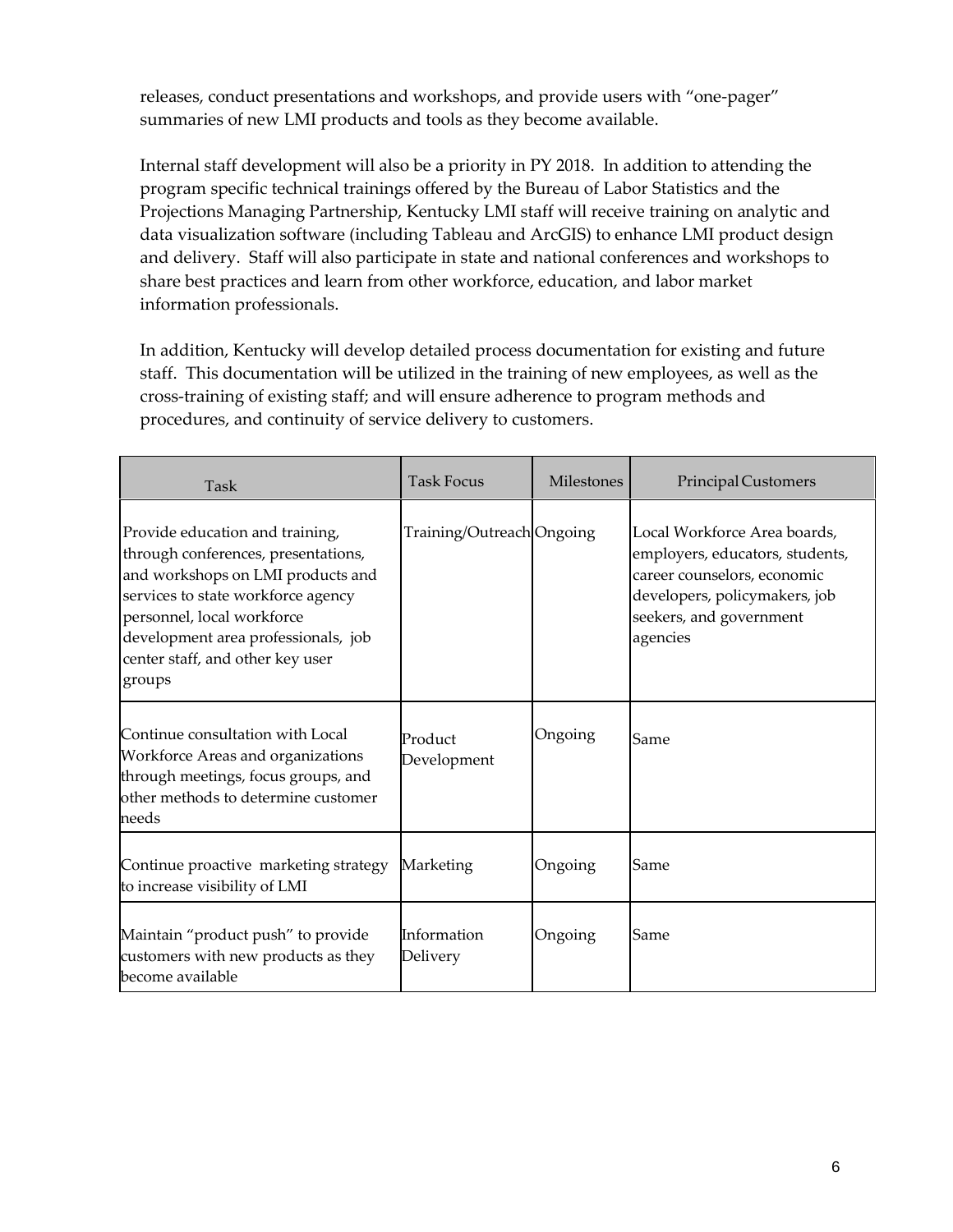| Attend program specific technical<br>trainings as well as analytic and data<br>visualization software trainings, and<br>participate in workshops and<br>conferences at the state, local and<br>national level | Capacity building/Ongoing<br>Training | <b>LMI</b> Staff |
|---------------------------------------------------------------------------------------------------------------------------------------------------------------------------------------------------------------|---------------------------------------|------------------|
| Develop detailed process documentation Capacity building/Ongoing<br>for existing and future staff to maintain<br>adherence to program procedures and<br>ensure service delivery                               | Training                              | LMI Staff        |
| <b>Estimated Cost</b>                                                                                                                                                                                         |                                       | \$102,118        |

#### 4. Annual performance report

In PY 2018 Kentucky will prepare and submit an annual performance report to ETA summarizing grant activities for the program year. This performance report will list the core deliverables and activities as specified by TEGL 20-17 and will be submitted by October 1, 2019.

#### 5. Statewide annual economic analysis report

In PY 2018, Kentucky will conduct state, local, and/or regional studies and economic analyses of value to the Governor, the Kentucky General Assembly, and state and local workforce development area boards and to provide information and support for education and workforce development initiatives, including support for WIOA, and in response to major layoffs or disasters. Analyses will be made available in both printed form and through dynamic reports accessible through the KYSTATS website.

One such report is the Kentucky Future Skills Report (KFSR), an interactive report that utilizes historic workforce supply, current employment outcomes, and future workforce demand to assist policymakers, practitioners, and the public in making education and workforce decisions. The KFSR is available online and will be updated and maintained throughout PY 2018.

Kentucky will also publish analyses based on customer needs. The broad scope of KYSTATS' partnerships within the education and workforce community has allowed the Workforce Intelligence Branch to build upon existing relationships and cultivate new ones, increasing the interaction between LMI and its key customer groups. The communication and feedback from these customer groups will be the driving force behind the economic analyses and products produced by the Branch in PY 2018.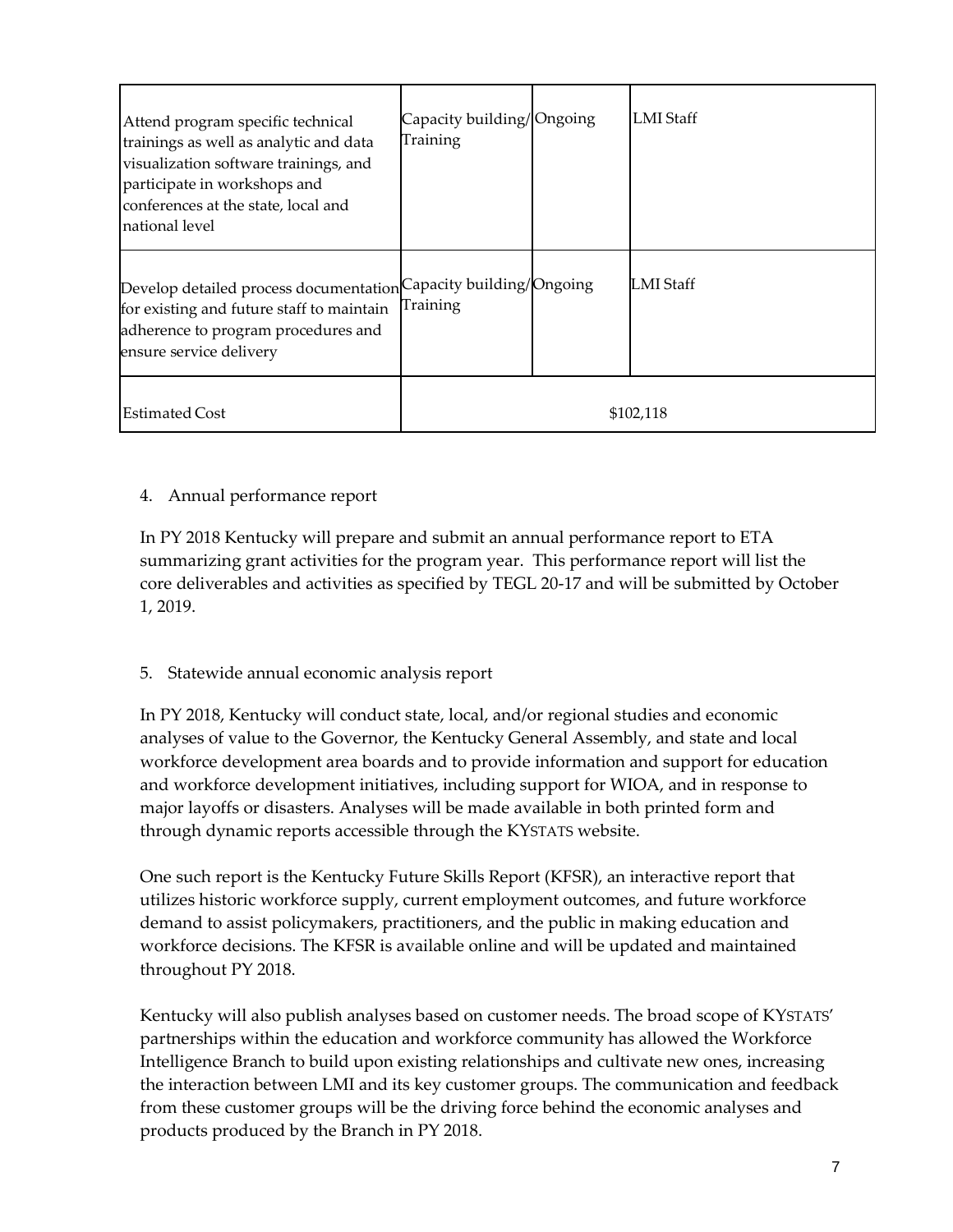The alignment with KYSTATS also provides the opportunity for use and analysis of data beyond the scope of that traditionally produced in Kentucky's LMI shop alone, namely that produced through the BLS cooperative programs and ETA projections.

In addition, Kentucky has partnered with the University of Kentucky's, Center for Business and Economic Research (CBER) to enhance the economic analyses provided on the state's workforce and labor market data. CBER will monitor employment trends in the state, analyze the state's Unemployment Insurance Claims data, and study Kentucky's labor force participation rates across demographic groups and geographic areas.

| Task                                                                                                                                                                                     | <b>Task Focus</b>                   | Milestones | Principal Customers                                                                                                                                                 |
|------------------------------------------------------------------------------------------------------------------------------------------------------------------------------------------|-------------------------------------|------------|---------------------------------------------------------------------------------------------------------------------------------------------------------------------|
| Conduct state, local, and regional<br>studies and analyses to produce<br>detailed economic and workforce<br>analyses, reports, and tools tailored to<br>customer needs                   | Information<br><b>Delivery</b>      | Ongoing    | Local Workforce Area boards,<br>employers, educators, students,<br>career counselors, economic<br>developers, policymakers, job<br>seekers, and government agencies |
| Maintain and publish the Kentucky<br>Future Skills Report (KFSR) online                                                                                                                  | Information<br>Delivery             | Ongoing    | Same                                                                                                                                                                |
| Expand outreach and interaction<br>with Local Workforce Areas, the<br>business community, economic<br>development, and other workforce<br>agencies to identify areas needing<br>analysis | Outreach/<br>Product<br>Development | Ongoing    | Same                                                                                                                                                                |
| Increase and cultivate relationships<br>with education community to<br>identify areas needing analysis                                                                                   | Outreach/<br>Product<br>Development | Ongoing    | Same                                                                                                                                                                |
| Leverage additional data and<br>resources available through<br>alignment with KYSTATS to develop<br>new products utilizing both<br>KYSTATS and BLS/ETA data                              | Product<br>Development              | Ongoing    | Same                                                                                                                                                                |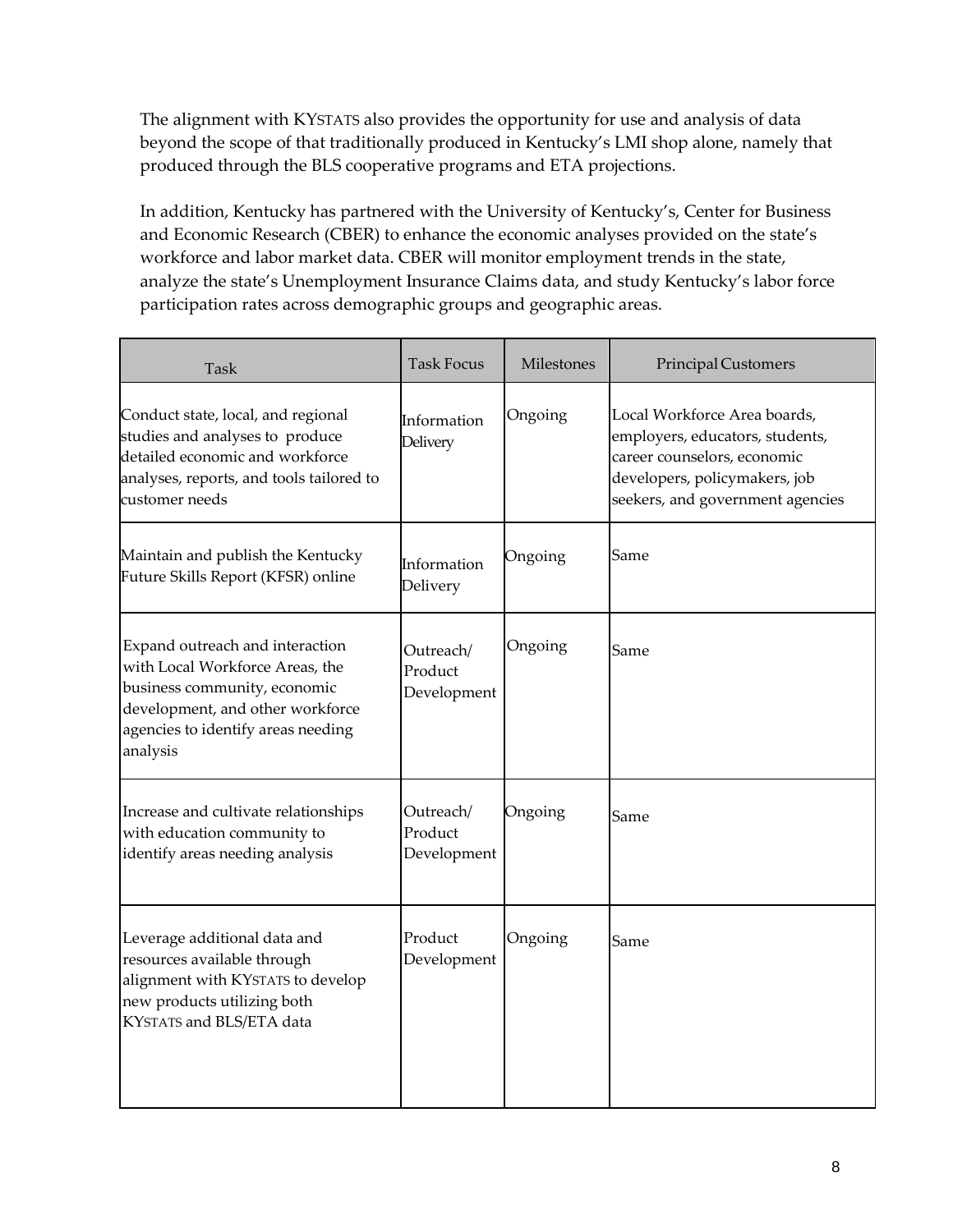| Task                                                                                            | Task Focus              | <b>Milestones</b> | Principal Customers |
|-------------------------------------------------------------------------------------------------|-------------------------|-------------------|---------------------|
| Work in collaboration with CBER to<br>develop, conduct and publish various<br>economic analyses | Information<br>Delivery | Ongoing           | Same                |
| Continue cooperation and participation<br>in the US Census LED project                          | Data Delivery Ongoing   |                   | Same                |
| <b>Estimated Cost</b>                                                                           |                         |                   | \$77,805            |

6. Other economic and workforce and labor market information reports and products

In PY 2018, Kentucky will utilize the dynamic, redesigned LMI website to publish standard LMI products, as well as new tools and products designed around feedback received from stakeholders and data users.

Kentucky will utilize Tableau software to give customers the ability to define and generate reports based on user-selected data and geography. Users will be able to create and view customized reports and maps, download files, and produce printable reports. Static tables and maps will also be published. For researchers and others seeking to download large amounts of data, Excel tables for current and historical data sets will be made available.

Traditional LMI publications, including state and area occupational outlooks, workforce profiles, economic analyses and reports, and Kentucky Career Profiles will also be published. Throughout the program year, Kentucky will work to improve these publications and develop new ones.

The website also continues to facilitate customer contact. The Contact Us page on the KYSTATS website allows users to comment and provide feedback, and the Data Request Form allows customers to easily request data and other information. Website users can also sign up to join the KYSTATS/LMI list serve.

Site visits and page views are tracked using Google Analytics. Kentucky will use these metrics to assess which data sets, publications, and other products are most utilized by customers.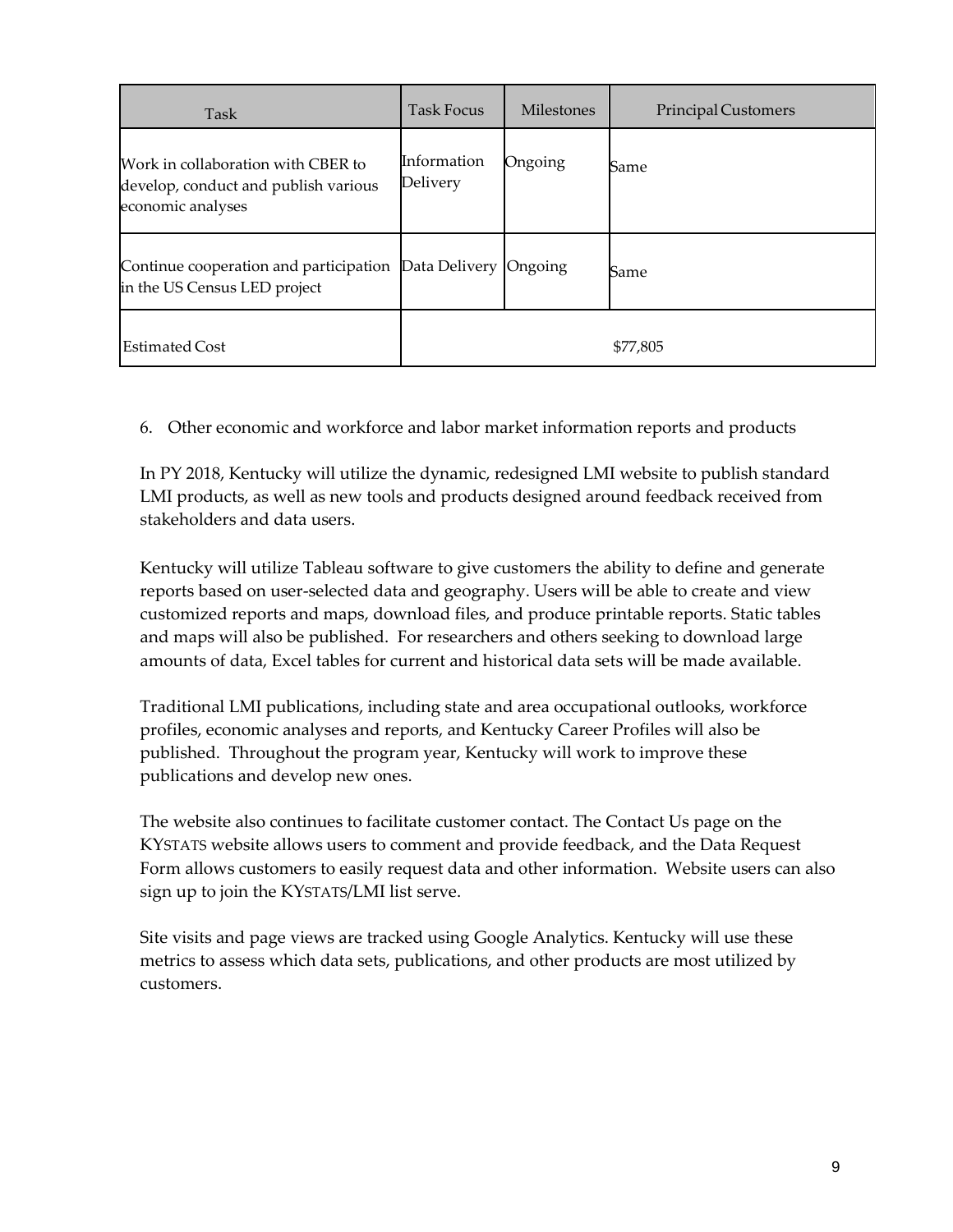| Task                                                                                                                                                              | <b>Task Focus</b>                                  | Milestones     | Principal Customers                                                                                                                                                    |
|-------------------------------------------------------------------------------------------------------------------------------------------------------------------|----------------------------------------------------|----------------|------------------------------------------------------------------------------------------------------------------------------------------------------------------------|
| Maintain labor market information<br>delivery system                                                                                                              | Information<br>Delivery                            | Ongoing        | Local Workforce Area boards,<br>employers, educators, students,<br>career counselors, economic<br>developers, policymakers, job<br>seekers, and government<br>agencies |
| Publish 2016-2026 Kentucky<br>Occupational Outlooks utilizing<br>finalized statewide long-term projections Delivery<br>data                                       | Product<br>Development/<br>Information             | August 2018    | Same                                                                                                                                                                   |
| Publish re-designed Kentucky<br>Career Profiles for 2018 utilizing<br>finalized statewide long-term<br>projections data                                           | Product<br>Development/<br>Information<br>Delivery | August<br>2018 | Same                                                                                                                                                                   |
| Develop and publish dynamic labor<br>market information reports based on<br>needs determined by stakeholders<br>and data users, including county<br>area profiles | Product<br>Development/<br>Information<br>Delivery | Ongoing        | Same                                                                                                                                                                   |
| Publish historical tables for various<br>datasets in easily downloadable<br>Excel format for researchers and<br>other data users                                  | Data Delivery                                      | Ongoing        | Same                                                                                                                                                                   |
| Produce and publish static maps,<br>tables, press releases, workforce<br>profiles, and economic analyses                                                          | Data Delivery                                      | Ongoing        | Same                                                                                                                                                                   |
| Evaluate, develop, and refine website<br>content and design based on user<br>feedback and site visit metrics                                                      | Product<br>Development/<br>Evaluation              | Ongoing        | <b>LMI</b> Staff                                                                                                                                                       |
| Develop a Content Management System<br>(CMS) to allow LMI staff to directly<br>update site content and provide training<br>to LMI shop personnel                  | Capacity Building/<br>Training                     | Ongoing        | <b>LMI</b> Staff                                                                                                                                                       |